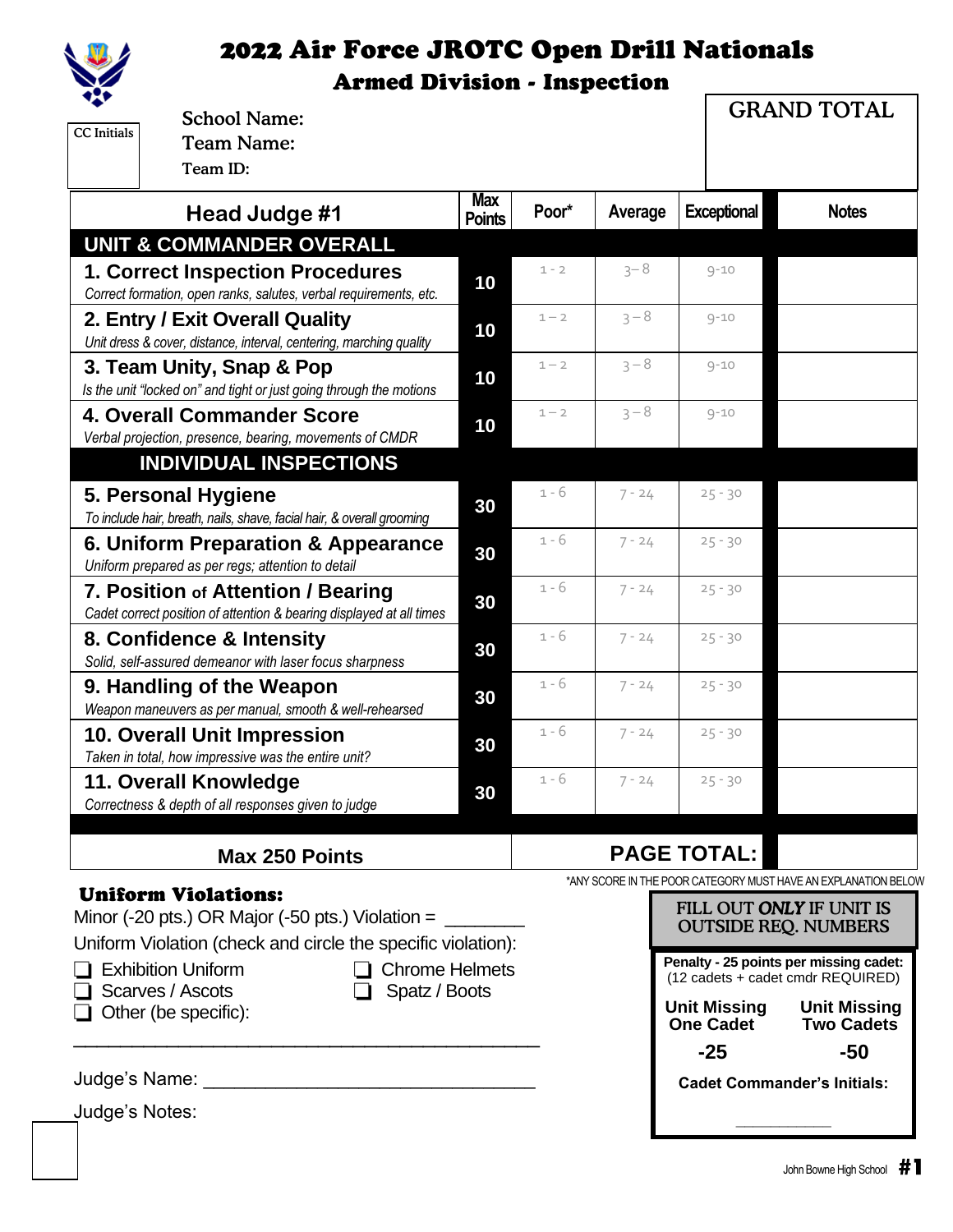

School Name: Team Name:

Team ID:

| Judge #2                                                                                                     | <b>Max</b><br><b>Points</b> | Poor*              | Average  | <b>Exceptional</b> | <b>Notes</b> |
|--------------------------------------------------------------------------------------------------------------|-----------------------------|--------------------|----------|--------------------|--------------|
| <b>UNIT &amp; COMMANDER OVERALL</b>                                                                          |                             |                    |          |                    |              |
| <b>1. Correct Inspection Procedures</b><br>Correct formation, open ranks, salutes, verbal requirements, etc. | 10                          | $1 - 2$            | $3 - 8$  | $9 - 10$           |              |
| 2. Entry / Exit Overall Quality<br>Unit dress & cover, distance, interval, centering, marching quality       | 10                          | $1 - 2$            | $3 - 8$  | $9 - 10$           |              |
| 3. Team Unity, Snap & Pop<br>Is the unit "locked on" and tight or just going through the motions             | 10                          | $1 - 2$            | $3 - 8$  | $9 - 10$           |              |
| <b>4. Overall Commander Score</b><br>Verbal projection, presence, bearing, movements of CMDR                 | 10                          | $1 - 2$            | $3 - 8$  | $9 - 10$           |              |
| <b>INDIVIDUAL INSPECTIONS</b>                                                                                |                             |                    |          |                    |              |
| 5. Personal Hygiene<br>To include hair, breath, nails, shave, facial hair, & overall grooming                | 30                          | 1 - 6              | $7 - 24$ | $25 - 30$          |              |
| 6. Uniform Preparation & Appearance<br>Uniform prepared as per regs; attention to detail                     | 30                          | $1 - 6$            | $7 - 24$ | $25 - 30$          |              |
| 7. Position of Attention / Bearing<br>Cadet correct position of attention & bearing displayed at all times   | 30                          | $1 - 6$            | $7 - 24$ | $25 - 30$          |              |
| 8. Confidence & Intensity<br>Solid, self-assured demeanor with laser focus sharpness                         | 30                          | $1 - 6$            | $7 - 24$ | $25 - 30$          |              |
| 9. Handling of the Weapon<br>Weapon maneuvers as per manual, smooth & well-rehearsed                         | 30                          | $1 - 6$            | $7 - 24$ | $25 - 30$          |              |
| <b>10. Overall Unit Impression</b><br>Taken in total, how impressive was the entire unit?                    | 30                          | 1 - 6              | $7 - 24$ | $25 - 30$          |              |
| 11. Overall Knowledge<br>Correctness & depth of all responses given to judge                                 |                             | $1 - 6$            | $7 - 24$ | $25 - 30$          |              |
| <b>Max 250 Points</b>                                                                                        |                             | <b>PAGE TOTAL:</b> |          |                    |              |

\*ANY SCORE IN THE POOR CATEGORY ABOVE MUST HAVE AN EXPLANATION BELOW

Judge's Name: \_\_\_\_\_\_\_\_\_\_\_\_\_\_\_\_\_\_\_\_\_\_\_\_\_\_\_\_\_\_\_\_\_\_\_\_\_ Judge's Notes: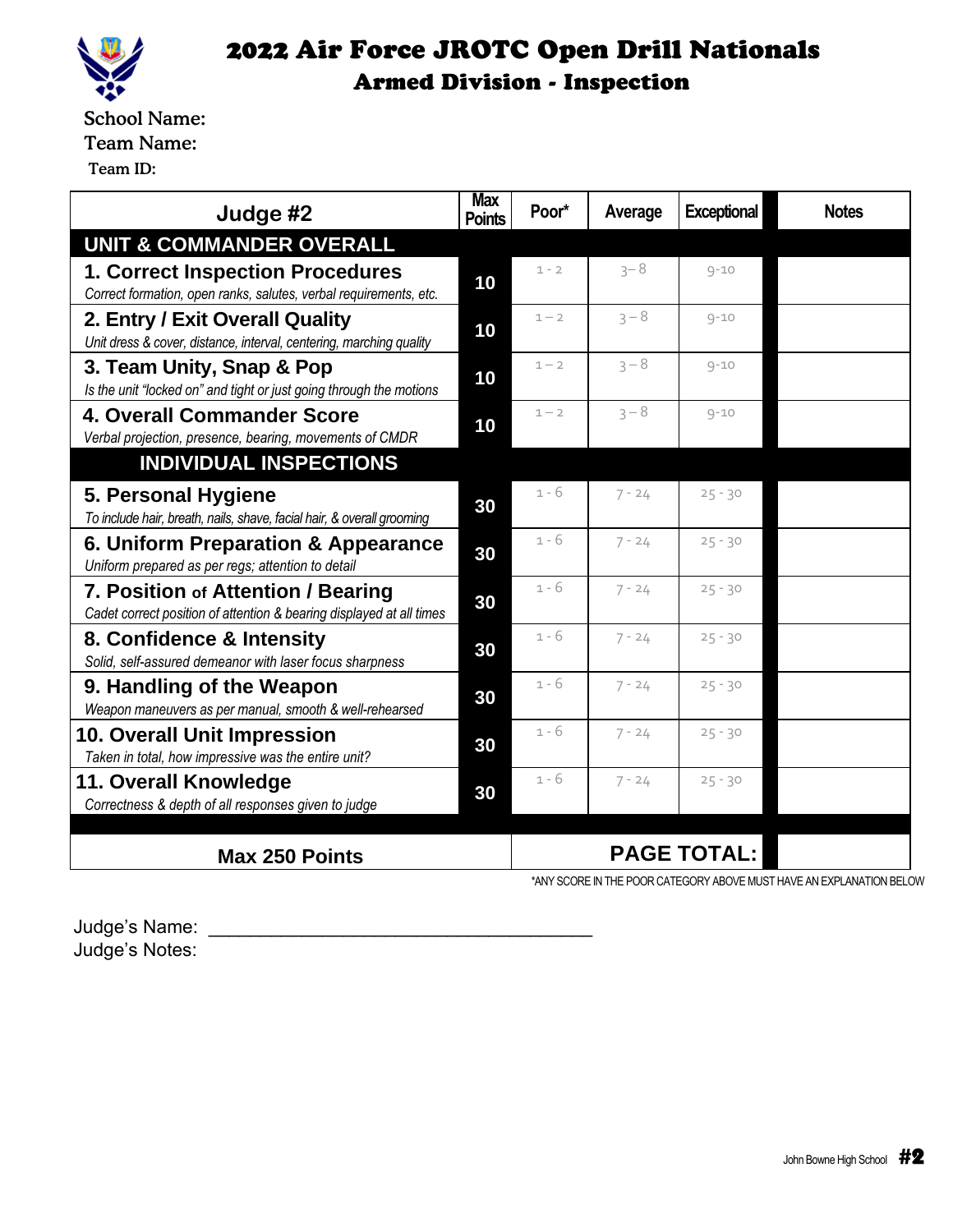

School Name:

Team Name:

Team ID:

| Judge #3                                                                                                     | <b>Max</b><br><b>Points</b> | Poor*   | Average  | <b>Exceptional</b> | <b>Notes</b> |
|--------------------------------------------------------------------------------------------------------------|-----------------------------|---------|----------|--------------------|--------------|
| <b>UNIT &amp; COMMANDER OVERALL</b>                                                                          |                             |         |          |                    |              |
| <b>1. Correct Inspection Procedures</b><br>Correct formation, open ranks, salutes, verbal requirements, etc. | 10                          | $1 - 2$ | $3 - 8$  | $9 - 10$           |              |
| 2. Entry / Exit Overall Quality<br>Unit dress & cover, distance, interval, centering, marching quality       | 10                          | $1 - 2$ | $3 - 8$  | $9 - 10$           |              |
| 3. Team Unity, Snap & Pop<br>Is the unit "locked on" and tight or just going through the motions             | 10                          | $1 - 2$ | $3 - 8$  | $9 - 10$           |              |
| <b>4. Overall Commander Score</b><br>Verbal projection, presence, bearing, movements of CMDR                 | 10                          | $1 - 2$ | $3 - 8$  | $9 - 10$           |              |
| <b>INDIVIDUAL INSPECTIONS</b>                                                                                |                             |         |          |                    |              |
| 5. Personal Hygiene<br>To include hair, breath, nails, shave, facial hair, & overall grooming                | 30                          | $1 - 6$ | $7 - 24$ | $25 - 30$          |              |
| 6. Uniform Preparation & Appearance<br>Uniform prepared as per regs; attention to detail                     | 30                          | $1 - 6$ | $7 - 24$ | $25 - 30$          |              |
| 7. Position of Attention / Bearing<br>Cadet correct position of attention & bearing displayed at all times   | 30                          | $1 - 6$ | $7 - 24$ | $25 - 30$          |              |
| 8. Confidence & Intensity<br>Solid, self-assured demeanor with laser focus sharpness                         |                             | $1 - 6$ | $7 - 24$ | $25 - 30$          |              |
| 9. Handling of the Weapon<br>Weapon maneuvers as per manual, smooth & well-rehearsed                         | 30                          | $1 - 6$ | $7 - 24$ | $25 - 30$          |              |
| 10. Overall Unit Impression<br>Taken in total, how impressive was the entire unit?                           | 30                          | $1 - 6$ | $7 - 24$ | $25 - 30$          |              |
| 11. Overall Knowledge<br>Correctness & depth of all responses given to judge                                 |                             | $1 - 6$ | $7 - 24$ | $25 - 30$          |              |
|                                                                                                              |                             |         |          | <b>PAGE TOTAL:</b> |              |
| <b>Max 250 Points</b>                                                                                        |                             |         |          |                    |              |

\*ANY SCORE IN THE POOR CATEGORY ABOVE MUST HAVE AN EXPLANATION BELOW

Judge's Name: \_\_\_\_\_\_\_\_\_\_\_\_\_\_\_\_\_\_\_\_\_\_\_\_\_\_\_\_\_\_\_\_\_\_\_\_\_ Judge's Notes: